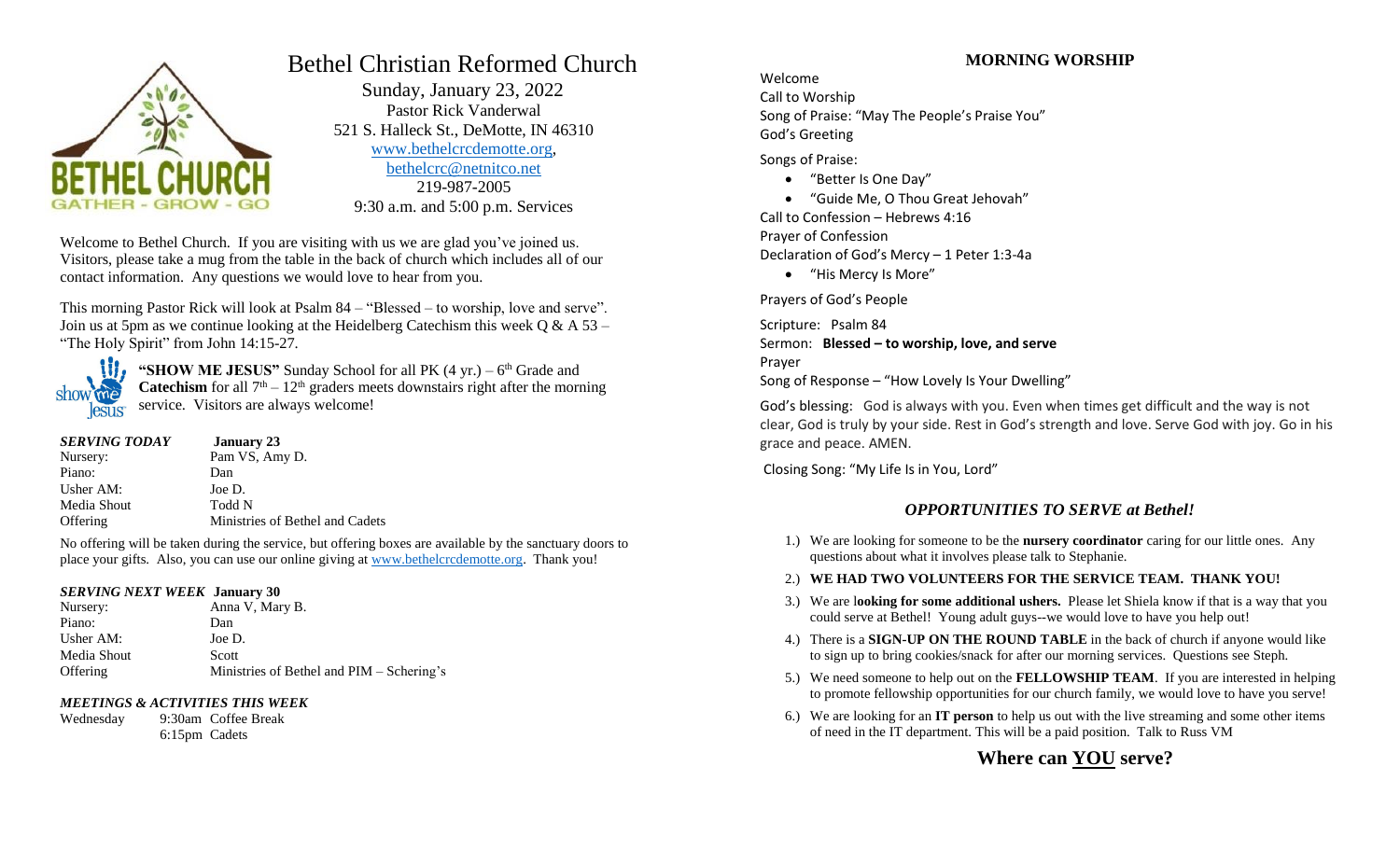# **5PM Service**

#### Welcome

Prayer

Song: "Breathe on Me Breath of God" – W/C 259 God's Greeting

## Call to Worship:

God will pour out the Spirit on all flesh, and our daughters and sons shall prophesy. Our old ones shall dream dreams,

and our young ones shall see visions;

and all who call upon the name of the Lord shall be delivered

Come, let us call upon the name of the Lord

## Songs:

"Holy, Holy, Holy"

 "Spirit of God, Descend Upon My Heart" – W/C 249 Prayers of God's People

Scripture: John 14:15-27

Q&A 53 – **The Holy Spirit**

Prayer

Song of Response: "Holy Spirit Living Breath of God"

## *ANNOUNCEMENTS*

The Worship Team met on Wednesday, and have scheduled the evening of **MARCH 13 FOR A SERVICE OF PRAISE AND WORSHIP.** It will be similar to the hymn sing we had not that long ago, except it will be a little more expansive, and will include different styles of music. We would love your input. What is one of your favorite songs, whether a hymn or a contemporary praise song, or one of the new contemporary-like hymns? Please share them with Shiela or Pastor Rick, as we will hope to craft a service together from the various responses. Thank you!

**COFFEE BREAK** meets on Wednesday's from 9:30am-11am. We began a study called "Discover Comfort" helping us to learn from various passages what God's Word has to say about suffering. Nursery is provided!

**CADETS** meets this week Wednesday at First CRC from 6:15pm-8:15pm.

**REMINDER:** The church email is **bethelcrc@netnitco.net.** That goes directly to the church secretary office for announcements and information. The Bethel gmail is used for sending out emails and prayer items to the congregation. Thank you!

## *CHURCH FAMILY – Please keep in prayer:*

- We extend our sympathy to Rich K and his family as they mourn the loss of Frances, who passed away early Monday morning. The funeral was held yesterday at Bethel CRC. Please pray for comfort and encouragement as they grieve her loss.
- John B. Pray for God's presence and strength.
- Elmer VM Pray for continuing blessings and strength
- Carolyn VV pray for continuing improvements and strength
- Steve  $R Pray$  for continuing improvements.
- Bill VW was admitted to a hospital in Indy because of some health and behavioral concerns. Pray for God's presence and healing grace during this time.
- Please pray for others in our church who may be shut-in or dealing with health issues and are not able to easily make it to worship. We may not know all the details but the Lord does - and the Lord who watches over the sparrow knows our every need.

Thank you to all of our church family that reached out, prayed, made food, hugged and cried with us. We are grateful to be lifted up in prayer as we struggle with God's timing in the passing of our beloved daughter, sister and aunt. Sincerely, Henry D., Jr., Jill and family, Rick, Liz and family.

"Thank you for the prayers and cards given to me for successful knee surgery and recovery. God is so good and my Bethel family is very special to my heart. My recovery is going well and I pray I will soon be able to worship with you in person." Dianne DV

### *SCHOOL ANNOUNCEMENTS*

#### **DMC JOB OPENINGS FOR 2022-2023**

### **2nd and 5th Grade Teaching Positions for 2022-2023**

DeMotte Christian Schools, Inc. is accepting applications for a full-time second grade teacher. Applicants should hold at least a baccalaureate degree in elementary education from an accredited college or university and be an active member of a church with a Reformed persuasion. Although not a requirement, it is preferred that candidates possess leadership qualities or a special education background. Opportunities to lead extracurricular activities or athletics are also available. Position will be posted until filled.

### **Junior High Science Teaching Position for 2022-2023**

DeMotte Christian Schools, Inc. is accepting applications for a full-time Junior High Science teacher. Applicants should hold at least a baccalaureate degree in secondary education from an accredited college or university and be an active member of a church with a Reformed persuasion. Although not a requirement, it is preferred that candidates possess leadership qualities or a special education background. Opportunities to lead extracurricular activities or athletics are also available. Position will be posted until filled.

Contact: Mr. Dan Weaver DeMotte Christian Grade School Email: [dweaver@dmcsemail.org](mailto:dweaver@dmcsemail.org) Phone: 219.987.3721

**DMCS JOB OPPORTUNITIES** DeMotte Christian Schools, Inc. is accepting applications for a **part time bookkeeper** with potential for full time. Responsibilities include accounts payable, accounts receivable, payroll, etc. Quickbooks experience is a plus but not necessary. Submit applications (found at [www.demottechristianshools.org\)](http://www.demottechristianshools.org/) to Mr. Hucks at [lhucks@dmcsemail.org.](mailto:lhucks@dmcsemail.org)